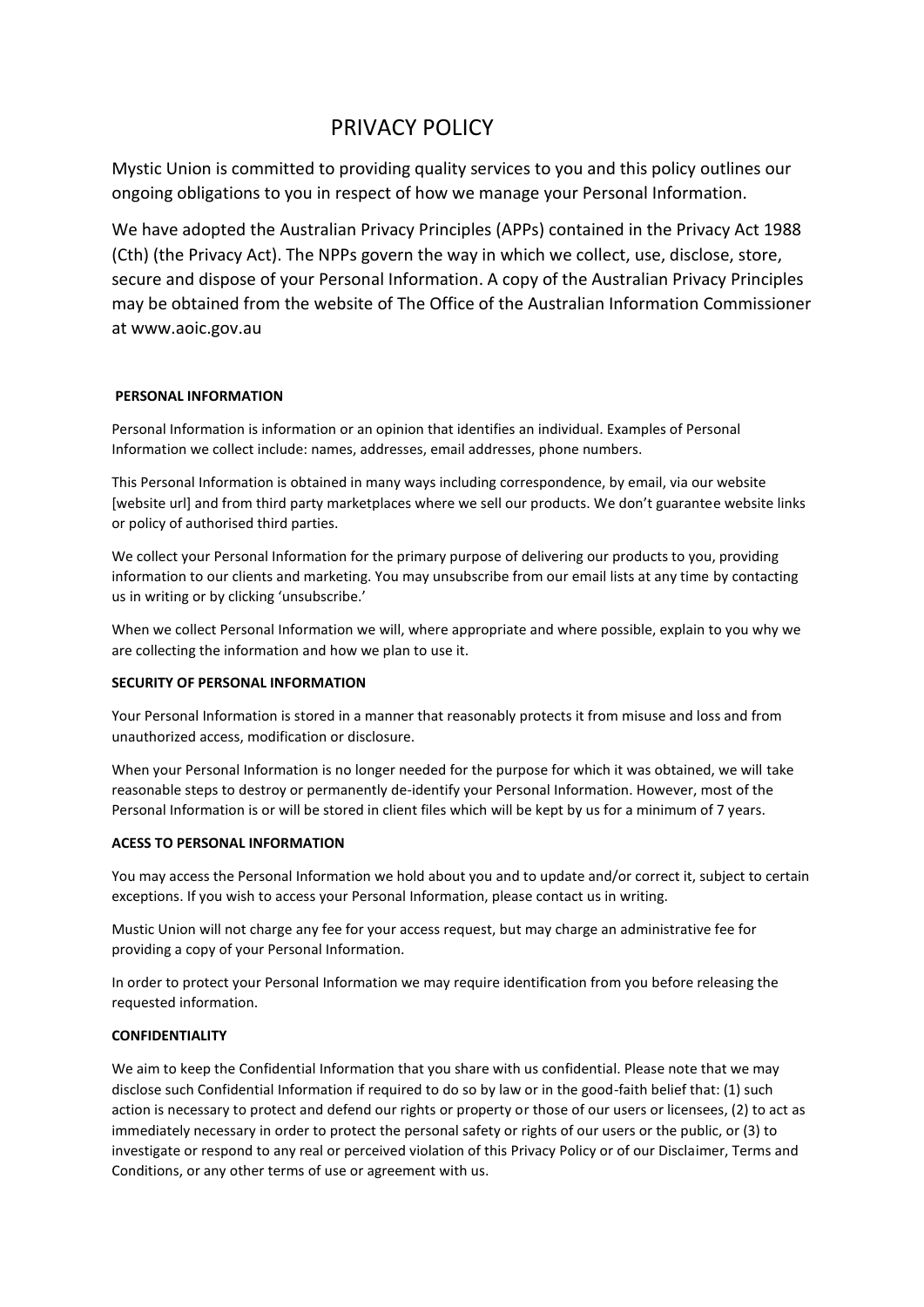#### **VIEWING BY OTHERS**

Note that whenever you voluntarily make your Confidential Information or Other Information available for viewing by others online through this Website or its Content, it may be seen, collected and used by others, and therefore, we cannot be responsible for any unauthorized or improper use of the Confidential Information or Other Information that you voluntarily share.

## **PASSWORDS**

To use certain features of the Website or its Content, you may need a username and password. You are responsible for maintaining the confidentiality of the username and password, and you are responsible for all activities, whether by you or by others, that occur under your username or password and within your account. You agree to notify us immediately of any unauthorized or improper use of your username or password or any other breach of security. To help protect against unauthorized or improper use, make sure that you log out at the end of each session requiring your username and password.

It is your responsibility to protect your own username and password from disclosure to others. We cannot and will not be liable for any loss or damage arising from your failure to protect your username, password or account information.

If you share your username or password with others, they may be able to obtain access to your personal information at your own risk. By using our Website and its Content you agree to enter true and accurate information on the Website and its Content.

If you enter a bogus email address we have the right to immediately deactivate your account. We will use our best efforts to keep your username and password(s) private and will not otherwise share your password(s) without your consent, except as necessary when the law requires it or in the good faith belief that such action is necessary, particularly when disclosure is necessary to identify, contact or bring legal action against someone who may be causing injury to others or interfering with our rights or property.

#### **UNSUBSCRIBE**

You may unsubscribe to our e-newsletters or updates at any time through the unsubscribe link at the footer of all email communications.

We manage email lists through a list management system. Unsubscribing from one list managed by us will not necessarily remove you from all publication email lists. If you have questions or are experiencing problems unsubscribing, please contact us.

#### **ANTI-SPAM POLICY**

We have a no spam policy and provide you with the ability to opt-out of our communications by selecting the unsubscribe link at the footer of all e-mails. We have taken the necessary steps to ensure that we are compliant with the CAN-SPAM Act of 2003 by never sending out misleading information. We will not sell, rent or share your email address.

# **CHILDREN'S ONLINE PRIVACY PROTECTION ACT COMPLIANCE**

We do not collect any information from anyone under 13 years of age in compliance with COPPA (Children's Online Privacy Protection Act), and our Website and its Content is directed to individuals who are at least 13 years old or older.